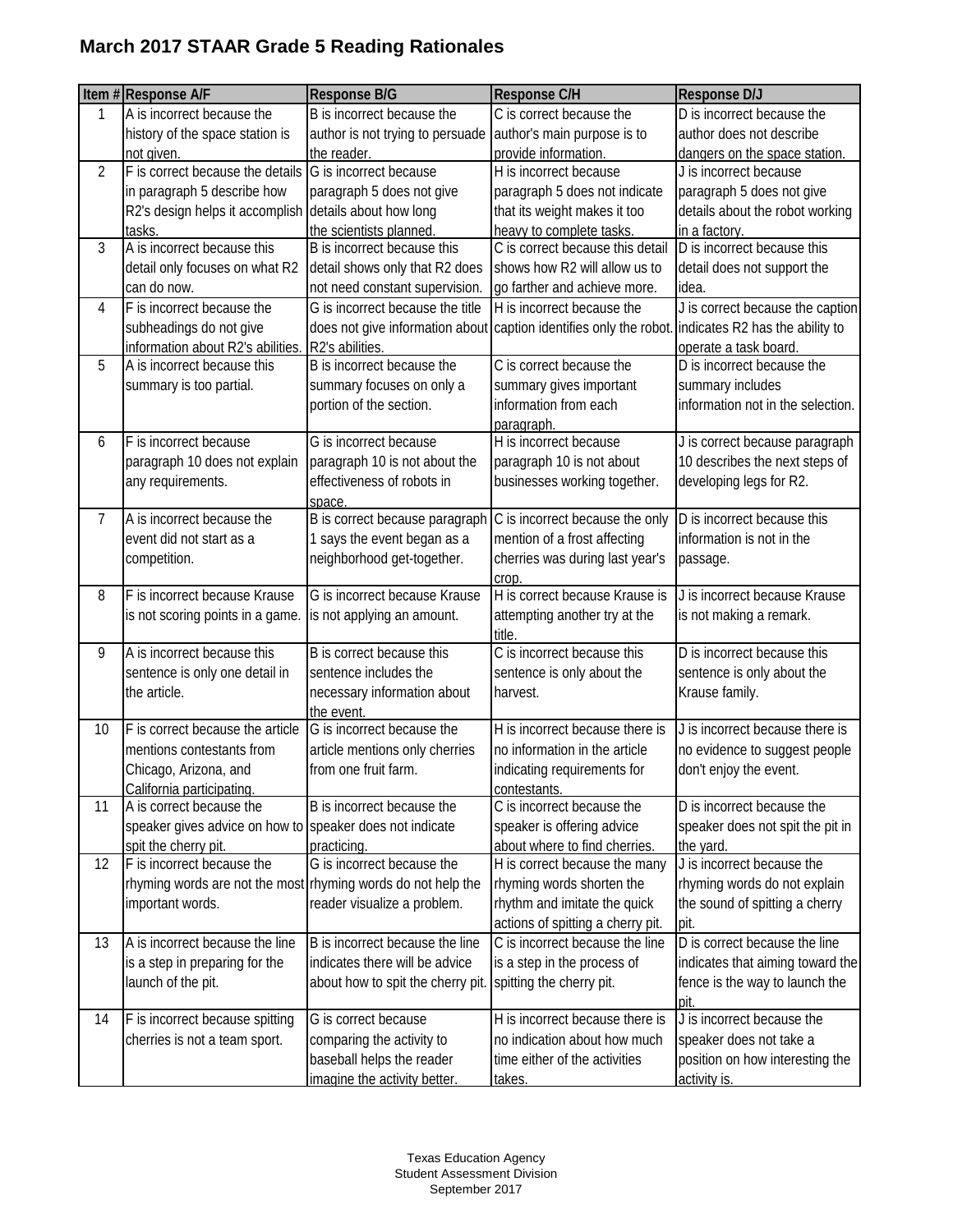## **March 2017 STAAR Grade 5 Reading Rationales**

|    | Item #Response A/F                                       | Response B/G                                                | Response C/H                                                   | <b>Response D/J</b>               |
|----|----------------------------------------------------------|-------------------------------------------------------------|----------------------------------------------------------------|-----------------------------------|
| 15 | A is correct because the town                            | B is incorrect because there is                             | C is incorrect because a family D is incorrect because neither |                                   |
|    | celebrates the contest with fun                          | no indication that you must                                 | member does not participate in                                 | selection focuses on polite or    |
|    | activities, and the speaker is                           | keep trying in either selection.                            | spitting cherry pits in the poem.                              | kindhearted winners.              |
|    | describing a "summerfun"                                 |                                                             |                                                                |                                   |
|    | activity.                                                |                                                             |                                                                |                                   |
| 16 | F is incorrect because there is                          | G is correct because the setting H is incorrect because the |                                                                | J is incorrect because the rules  |
|    | no indication of what type of                            | for one is a fruit tree farm and                            | excitement people feel is not                                  | are not discussed in the article  |
|    | cherry pit is used in either                             | the setting for the other is a                              | discussed.                                                     | or the poem.                      |
|    | selection.                                               | back yard.                                                  |                                                                |                                   |
| 17 | A is correct because the article                         | B is incorrect because the                                  | C is incorrect because no one                                  | D is incorrect because the        |
|    | is detailing an event, and the                           | poem does not describe the                                  | is observing the activity in the                               | article does not explain          |
|    | poem is describing a process.                            | results of a contest.                                       | poem.                                                          | organizing a competition and      |
|    |                                                          |                                                             |                                                                | the poem does not involve a       |
|    |                                                          |                                                             |                                                                | competition.                      |
| 18 | F is incorrect because neither                           | G is correct because both                                   | H is incorrect because the                                     | J is incorrect because the        |
|    | selection focuses on the                                 | selections indicate that the                                | article does not describe the                                  | article does not indicate any     |
|    | difficulty of planning and                               | activity is fun.                                            | process of spitting a cherry pit.                              | difficulty in recording distance, |
|    | organizing an activity.                                  |                                                             |                                                                | and the poem does not record      |
|    |                                                          |                                                             |                                                                | distance.                         |
| 19 | A is incorrect because the                               | B is incorrect because the                                  | C is correct because the                                       | D is incorrect because the        |
|    | sentence shows that she cares                            | sentence focuses on her                                     | sentence shows that she cares                                  | sentence focuses on her belief    |
|    | about doing well in school.                              | college basketball team's                                   | about helping children.                                        | in hard work and confidence.      |
|    |                                                          | record.                                                     |                                                                |                                   |
| 20 | F is correct because she                                 | G is incorrect because it is                                | H is incorrect because there is                                | J is incorrect because there is   |
|    | passed above or did better                               | comparing her abilities to her                              | no indication of how much time                                 | no discussion of how her          |
|    | than her schoolmates.                                    | school mates and speaking                                   | she spent with other                                           | schoolmates felt about her.       |
|    |                                                          | kindly doesn't make sense.                                  | schoolmates.                                                   |                                   |
| 21 | A is incorrect because the                               | B is incorrect because the                                  | C is correct because after                                     | D is incorrect because she        |
|    | event was an achievement, but                            | event took place long before                                | speaking about her disability,                                 | began her charity work long       |
|    | it did not influence her charity                         | she became involved with                                    | she became an inspiration to                                   | after high school.                |
|    | work.                                                    | charity work.                                               | others.                                                        |                                   |
| 22 | F is incorrect because she kept G is correct because she |                                                             | H is incorrect because there is                                | J is incorrect because there is   |
|    | her hearing loss a secret to fit                         | worked hard to overcome her                                 | no evidence that she thought                                   | no evidence that she knew she     |
|    | in with her classmates.                                  | disadvantage, which led to                                  | her hearing would improve.                                     | would play professional           |
|    |                                                          | surpassing her classmates and                               |                                                                | basketball.                       |
|    |                                                          | teammates.                                                  |                                                                |                                   |
| 23 | A is incorrect because there is                          | B is incorrect because making                               | C is incorrect because                                         | D is correct because the          |
|    | no support for everyone having                           | difficult decisions is not the                              | community support of young                                     | selection showed how              |
|    | a unique talent.                                         | focus of this selection.                                    | people is not the focus of this                                | Catchings overcame a disability   |
|    |                                                          |                                                             | selection.                                                     | through hard work.                |
| 24 | F is incorrect because the                               | G is incorrect because the                                  | H is correct because each                                      | J is incorrect because only one   |
|    | subheadings don't focus on                               | subheadings don't give any                                  | subheading focuses on a                                        | subheading highlights             |
|    | affecting others.                                        | information about who helped                                | different stage of Catchings's                                 | Catchings's charitable work.      |
|    |                                                          | Catchings.                                                  | life.                                                          |                                   |
| 25 | A is incorrect because there is                          | B is incorrect because there is                             | C is incorrect because                                         | D is correct because Summitt      |
|    | no indication that Catchings                             | no evidence that Catchings                                  | Catchings was very successful                                  | was the one who encouraged        |
|    | taught Summitt anything about                            | improved Summitt as a coach.                                | and had already overcome her                                   | Catchings to wear hearing aids    |
|    | communicating.                                           |                                                             | disability before playing in                                   | and be a role model.              |
|    |                                                          |                                                             | college.                                                       |                                   |
| 26 | F is incorrect because the dog                           | G is incorrect because where                                | H is correct because in                                        | J is incorrect because the dog    |
|    | does get in the boat while the                           | Lewis wants to explore next is                              | paragraph 9 the dog realizes                                   | was never frightened by the       |
|    | calf watches.                                            | not addressed.                                              | the calf is afraid of him, so he                               | calf.                             |
|    |                                                          |                                                             | keeps his distance.                                            |                                   |